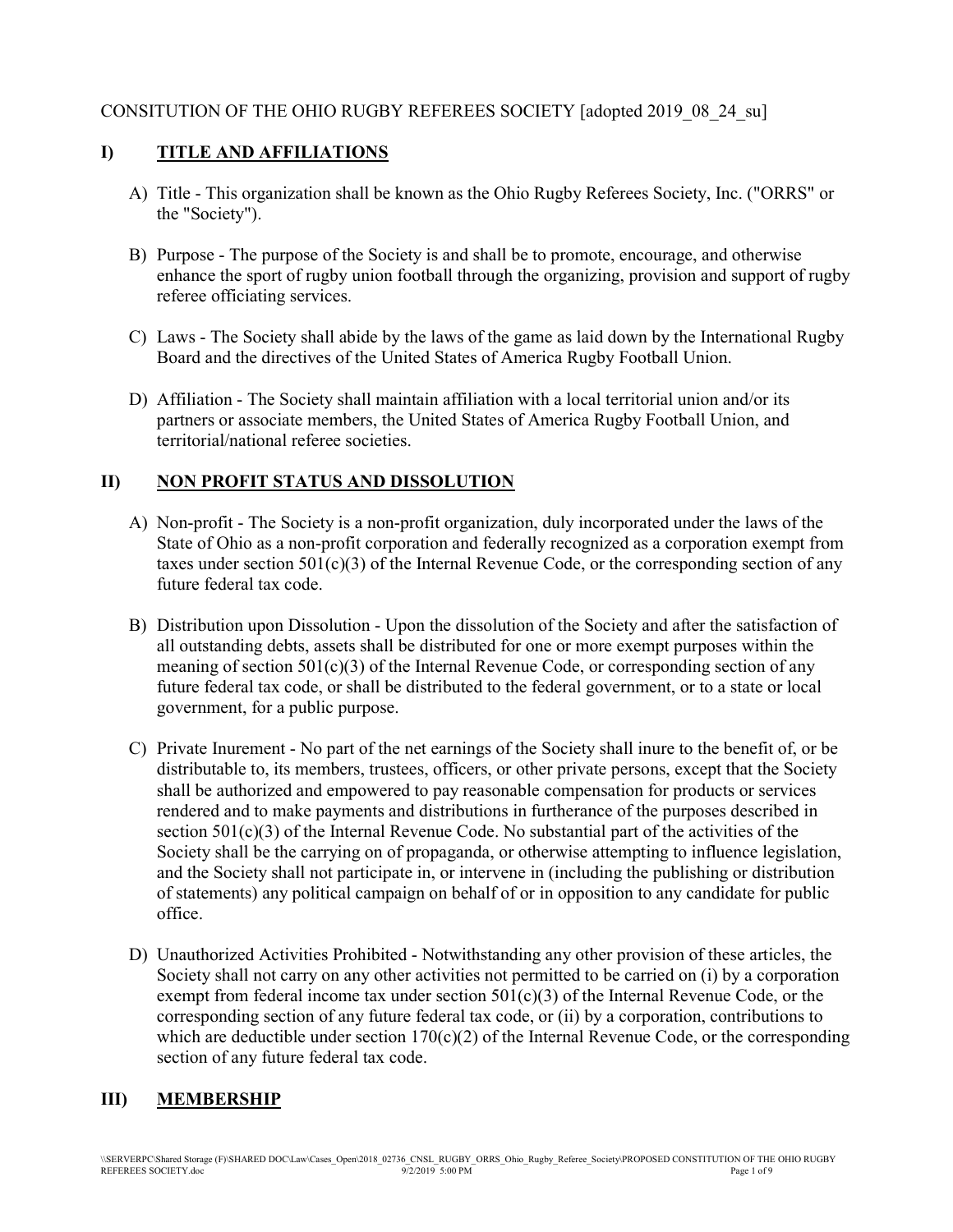- A) Membership Classes There shall be two classes of Members: Regular Members who have paid dues and who have the right to vote and Honorary Members who are not required to pay dues (but may choose to) but still have the right to vote. The conditions for membership in the two classes are as follows:
	- 1) Regular Members -- A Regular Member shall be any individual who has successfully completed an approved rugby referee certification course, intends to officiate in at least one rugby match in the current fiscal year and has paid dues to or otherwise concluded satisfactory dues arrangements with the Society in the current fiscal year or is serving as an officer or referee assignor for ORRS.
	- 2) Honorary Members -- An Honorary Members shall be any individual who may be designated by the Board of Directors ("BOD"), subject to the rescission rights of the Society's Members, as an Honorary Member of the Society and who accept(s) such designation(s). The Board shall publish which individuals upon which it wishes to confer Honorary Member status at the same time as it makes notification of the AGM. Such a designation of an Honorary Member may be overridden and rescinded at any time by a majority vote of the Regular Members at any subsequent AGM.
	- 3) Herein, Regular Members and Honorary Members shall be equally refereed to as "Members."
- B) No Discrimination The Society shall admit any person without regard to sex, religious belief, race, color, national or ethnic origin and extend all rights and privileges of Membership to said person. The BOD may expressly grant membership to persons based upon their service to the Society and/or the sport of rugby generally or other such persons determined by the BOD to positively contribute to the Society.
- C) Members Support of Society's Purpose Members shall believe in and support the purposes for which this Society is formed as well as the directives for the Society as are set forth in this Constitution and in the Society's Articles of Incorporation.
- D) Officiating Officiating a rugby match includes serving as referee, assistant referee, referee reviewer (assessor or evaluator or referee coach), 4th or technical zone official or any such other official as designated by the Society.
- E) Dues and Terms Membership dues amounts for individual memberships and client fees to be paid by clubs, are to be determined annually by the BOD of the Society. At a properly convened BOD meeting which precedes that approaching fiscal year commencement date, the BOD will determine the dues amounts, for both club and individual memberships, for the next fiscal year which begins on the approaching fiscal year commencement date. When it sets the membership dues for the applicable fiscal year, the BOD may waive dues for certain Members, at its discretion. Clubs who pay client fees are not ORRS members.

Once dues are paid and requirements are met within a fiscal year, the term of membership shall continue through the end of the fiscal year. There are no pro-rated memberships. Membership dues are not refundable. Memberships are not transferable. Membership dues must be paid at least seven (7) days in advance of any meeting for that dues payor to be eligible to cast a vote at that meeting. If an individual owes money to the Society, any monies paid into the Society by that individual are first applied to any debt owed by the individual.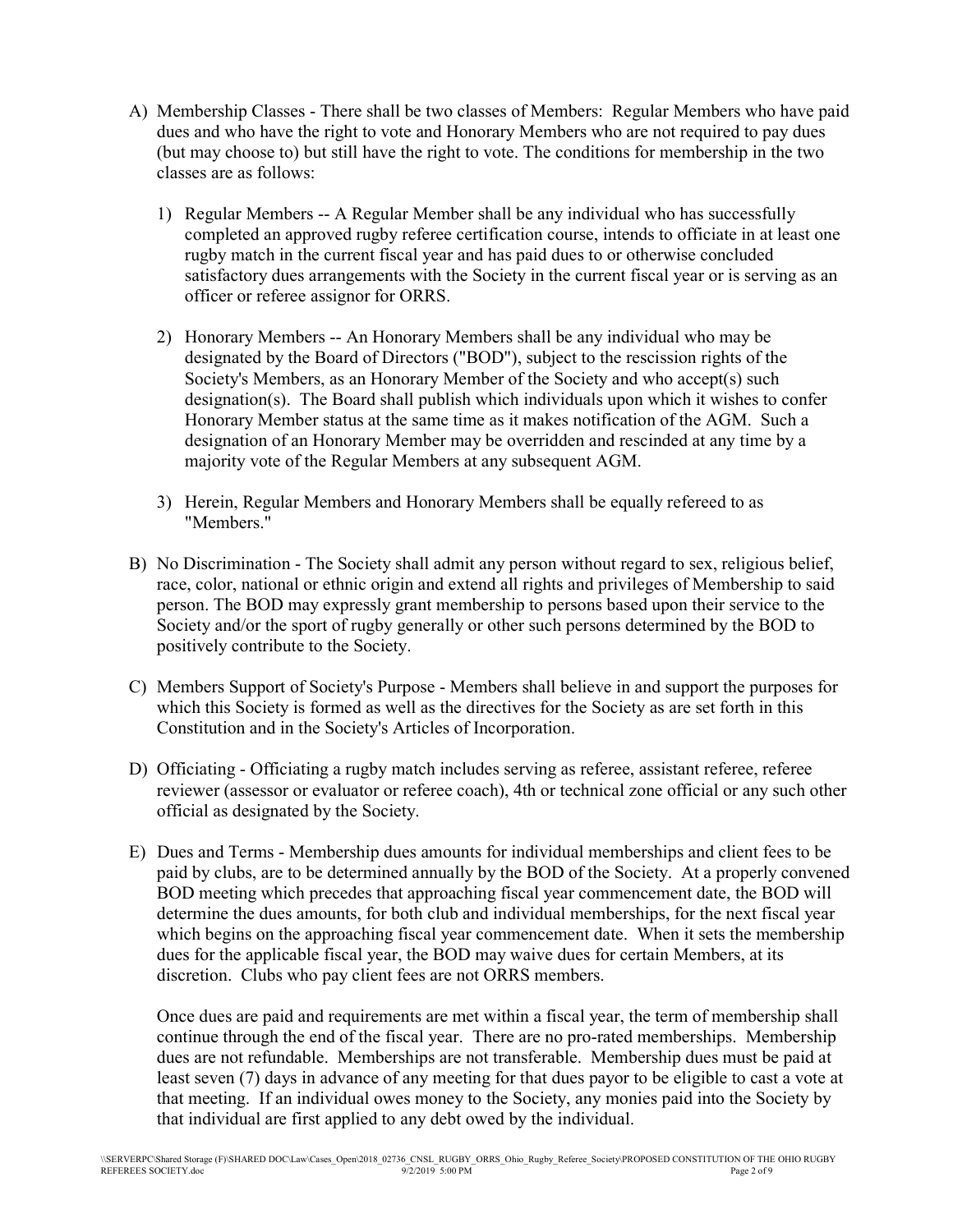F) Withdrawal - Any Member may withdraw from the Society at any time by so notifying the President or Treasurer. Said Member shall indefinitely continue to be liable for, including but not limited to, any membership dues owed, any financial obligations to the Society already incurred or any financial obligation which would be incurred during the current membership term.

## IV) MEETINGS OF MEMBERS

A) Annual General Meeting - The Annual General Meeting ("AGM") of the Members of the Society shall be held, in such a place and on such day in August of the current fiscal year as may be designated by the BOD or, if no such designation is made, on the second Sunday in that month of August, in such a place as determined by the President or Treasurer.

At that time, the Society shall elect the BOD, approve a budget for the coming year, and transact such other business as may properly come before the meeting. The President shall give notice of the AGM to each Member of the Society not less than ten and not more than fifty days prior and shall provide a general statement of the items of business to be considered.

- 1) AGM Agenda -- The Agenda for Each AGM shall be as follows:
	- (a) Roll call;
	- (b) Proxies and discussions and voting re: same;
	- (c) Reading of minutes of previous regular, general, special or BOD meeting(s) and changes to and approval of the same;
	- (d) Reports of officers;
	- (e) Report(s) of committee(s);
	- (f) Constitutional changes (if any);
	- (g) Old business;
	- (h) New business;
	- (i) Setting of the new budget;
	- (j) Nominations and elections; and
	- (k) Adjournment.
- B) Special Meetings At any time designated by the BOD or by a majority of the Members at a Regular Meeting of the Society or by petition of a majority of the Members, a Special Meeting of the membership may be called to consider amendments to this Constitution or the Articles of Incorporation, to consider the recall of a member of the BOD, or to consider the appointment of a Member to fill a vacancy on the BOD, or to override, by majority vote of those Regular Members' eligible votes, a designation of Honorary Membership by the BOD or for any other properly noticed issue up for consideration. A Special Meeting to consider these matters shall be preceded by notice, by the President, to the Members of the Society not less than ten and not more than fifty days prior to the Special Meeting and shall contain a general statement of the items of business to be considered at the meeting.
- C) Regular Meetings Regular Meetings may be called at any time by the President of the Society. The purpose of the Regular Meetings shall be principally for the training of the Members in proper officiating techniques but can be for other reasons. All other business shall be conducted after the conclusion of the training session. Following the conclusion of the training session at such Regular Meeting, the Members may consider any business which may properly come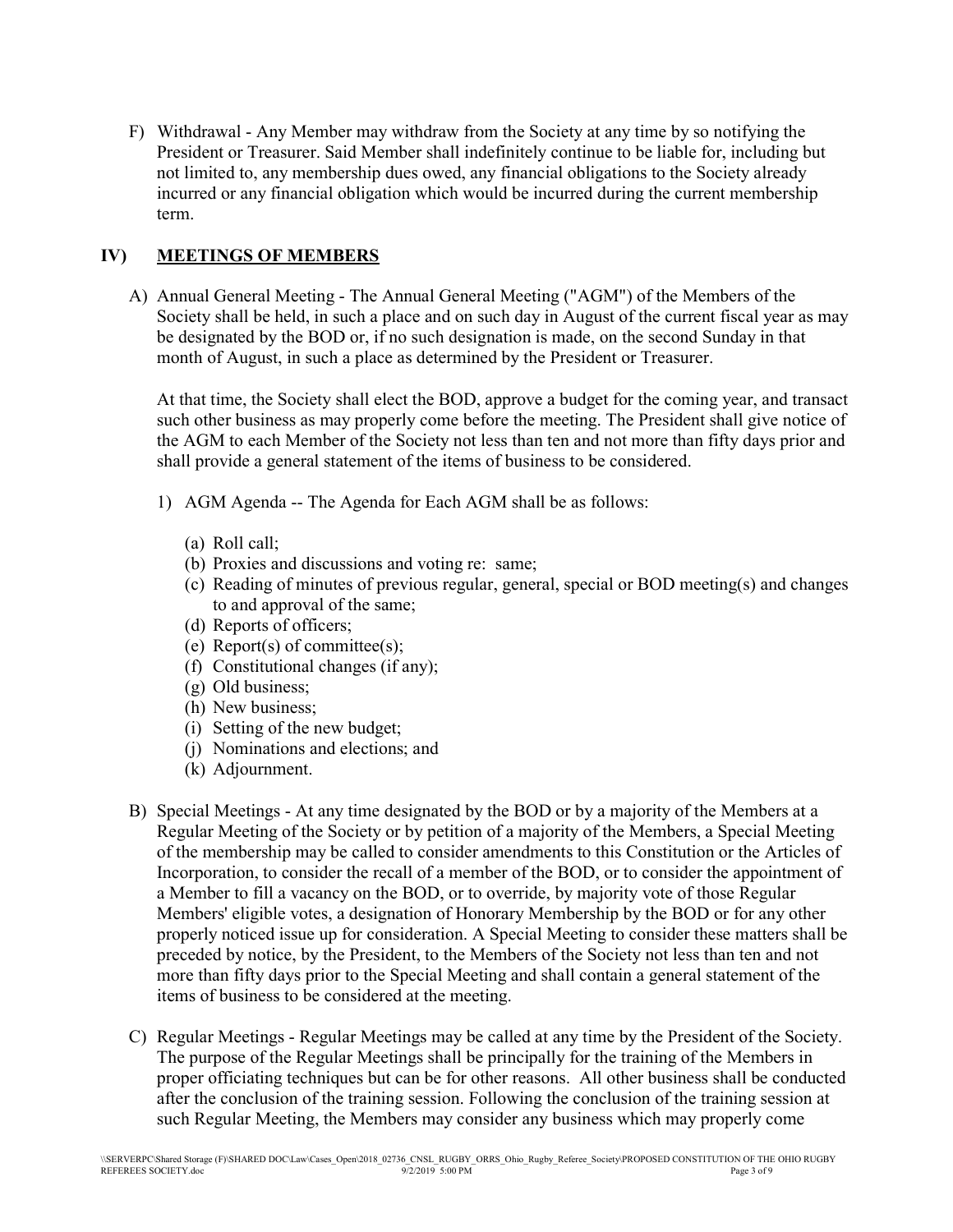before the Society, except that amendments to this Constitution and to the Articles of Incorporation may only be considered at the AGM or at a Special Meeting. Reasonable notice for any Regular Meetings, as contemplated in this Article, shall be given.

- D) Notice Notice of meetings shall be given by the President, as provided for in this Constitution. Notice of meetings may be provided in writing by mail, in writing by hand delivery, or by electronic means such as facsimile, email or text. As long as notice has been sent to an address or other delivery identifier supplied by a Member, notice shall be deemed to have been given. It is the responsibility of the individual Members to keep the Society updated on Members' contact informations. Unless as otherwise set forth in this Constitution, reasonable notice of meetings shall be given.
- E) Meetings' Nature Meetings may be held by the Members gathering together in a physical location or through electronic means allowing the Members to communicate contemporaneously or a combination thereof. Meetings shall be chaired by the President or, in his/her absence, by the Treasurer of the Society, as provided for by this Constitution.
- F) Proxies Any Member may solicit a proxy from any other Member, which proxy authorizes the proxy holder to exercise the vote of the solicited Member in accordance with the written instructions of the solicited Member. In the absence of specific written instructions, the granting Member may grant the proxy holder discretion in voting, but such a grant must be made in writing. A granting Member may revoke a proxy by giving written notice of revocation to both the proxy holder and the President any time before such proxy has been exercised. A granting Member may also revoke a proxy by attending the meeting for which the proxy was given and by voting personally. The BOD may establish processes and deadlines each year for the submission of proxies but in all cases, proxies, both discretionary and specific, must be registered, electronically or in writing, but not verbally, with the President or Treasurer at least 7 days in advance of their use.
- G) Quorum No business may be concluded at any AGM, Special or Regular Meeting of the Society in the absence of a quorum, which quorum shall consist of at least half of the Members of the Society, plus one.
	- 1) Annual General Meetings or Special Meetings -- For purposes of an AGM or a Special Meeting, a majority, plus one, of the Members present in person, electronically, or by proxy shall constitute a quorum.
	- 2) Regular Meetings -- For purposes of a Regular Meeting, a majority, plus one, of the Members of the Society present in person or electronically shall constitute a quorum. As is set forth in this Constitution, there are no proxies at Regular Meetings.
- H) Voting Each Member of the Society shall be entitled to a single vote.
	- 1) Voting at AGMs or Special Meetings -- At any AGM or Special Meeting, when prior notice of the consideration of specific issues has been provided the to Members, Members may vote in person, electronically, or by proxy. Except as may be otherwise required by law or by this Constitution, all matters acted upon at any AGM or Special Meeting shall be decided by a majority of the votes cast by the Members of the Society in person, electronically, or by proxy.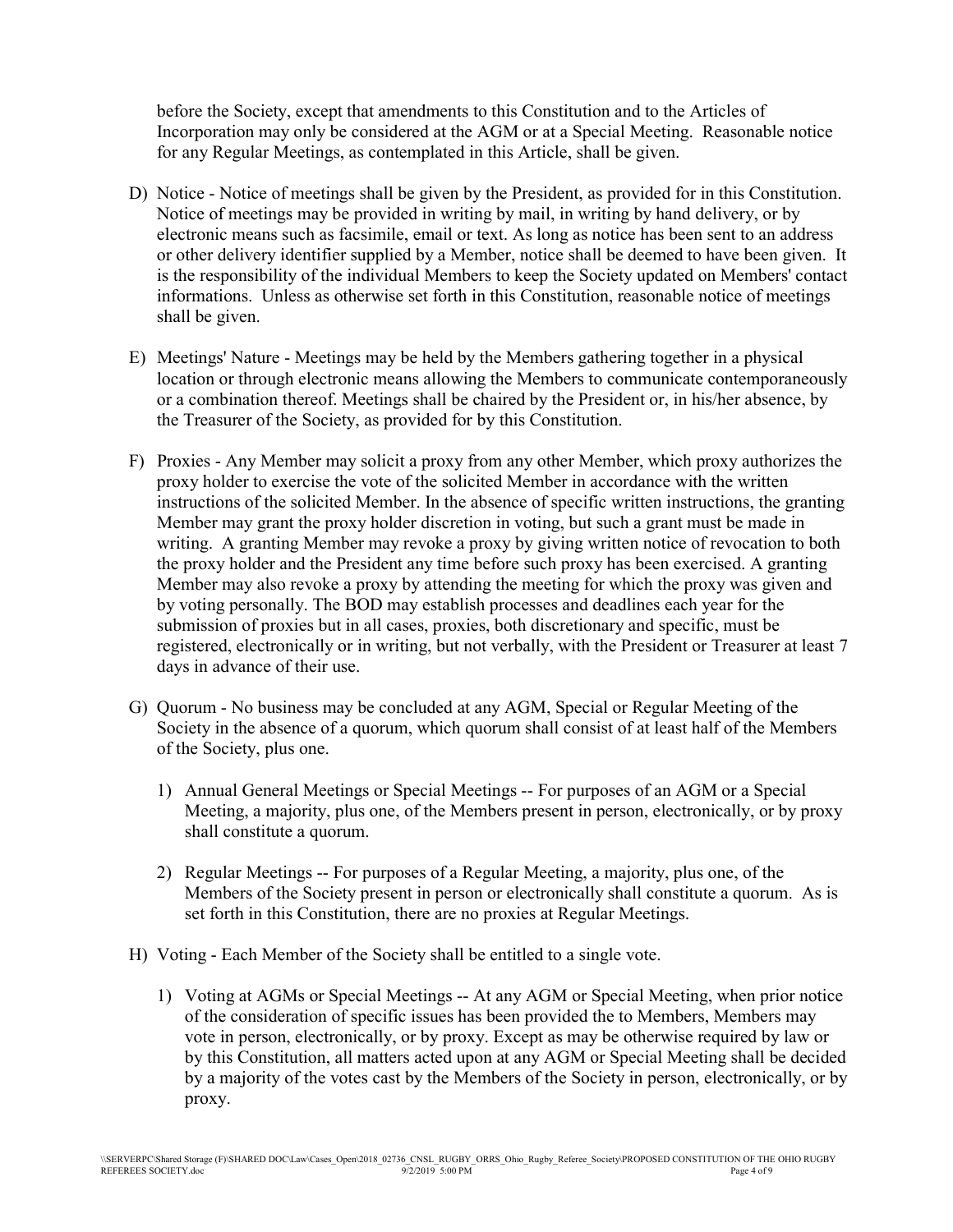No Member may, with the use of proxies, exercise more than four (4) total votes or the votes of 10% of the number of Members, whichever is fewer, at any meeting of the Society. The President or Treasurer shall ensure the identity of any Member who is voting, in a Special Meeting or AGM, by proxy or electronically.

- 2) Voting at Regular Meetings -- At any Regular Meeting of the Society, Members may vote in person or by electronic communication, but not by proxy. Except as may otherwise be required by law or by this Constitution, all matters acted upon at any Regular Meeting of the Society shall be decided by a majority of the votes cast by the Members of the Society considered present in person or electronically. The President or Treasurer shall ensure the identity of any Member who is voting electronically in a Regular Meeting.
- 3) President or Treasurer's Physical Presence -- The President or Treasurer must be physically present at any Regular or Special Meeting or AGM for the same to take place.

## V) BOARD OF DIRECTORS

- A) Composition The Board of Directors ("BOD") shall consist of the five (5) elected Officers of the Society. These shall be:
	- 1) a President;
	- 2) a Treasurer;
	- 3) a Referee Development Officer;
	- 4) a Referee Manager;
	- 5) and a Referee Member Representative.
- B) Duties Assigned by President In addition to their explicit duties listed herein, all officers shall perform such other duties which are not in contravention of any provisions of this Constitution as may be assigned to them by the President or by the BOD. No single individual may hold more than one (1) office at a time.
- C) Meetings of the BOD The BOD shall meet at least quarterly to consider administrative and substantive matters regarding the Society and take such action or make such recommendations as they deem appropriate. Meetings may be held by the board members gathering together in a physical location or through electronic means allowing the board members to communicate contemporaneously or a combination thereof. The BOD may pass actions, in the absence of a meeting, with approval by a majority transmitting affirmative votes in writing or electronically within one week of a proposal being submitted to its members. A majority of members of the BOD, including either the President or the Treasurer, must be present at any meetings of the BOD or the same shall not be convened.
- D) Powers and Duties The BOD shall have the ultimate responsibility for conducting the Society's regular business and administrative affairs. The BOD shall have plenipotentiary power to conduct the day-to-day affairs of the club without direct vote by the membership, including, but not limited to regulatory, logistical, administrative and financial decisions. As is set forth in this Constitution, the BOD shall annually set the amounts for the Society for both individual membership dues and club client fees. As is set forth in this Constitution, the BOD shall set neither the geographical assigning regions nor the assignors for those regions, those duties being reserved unto the Referee Development Committee (RDC).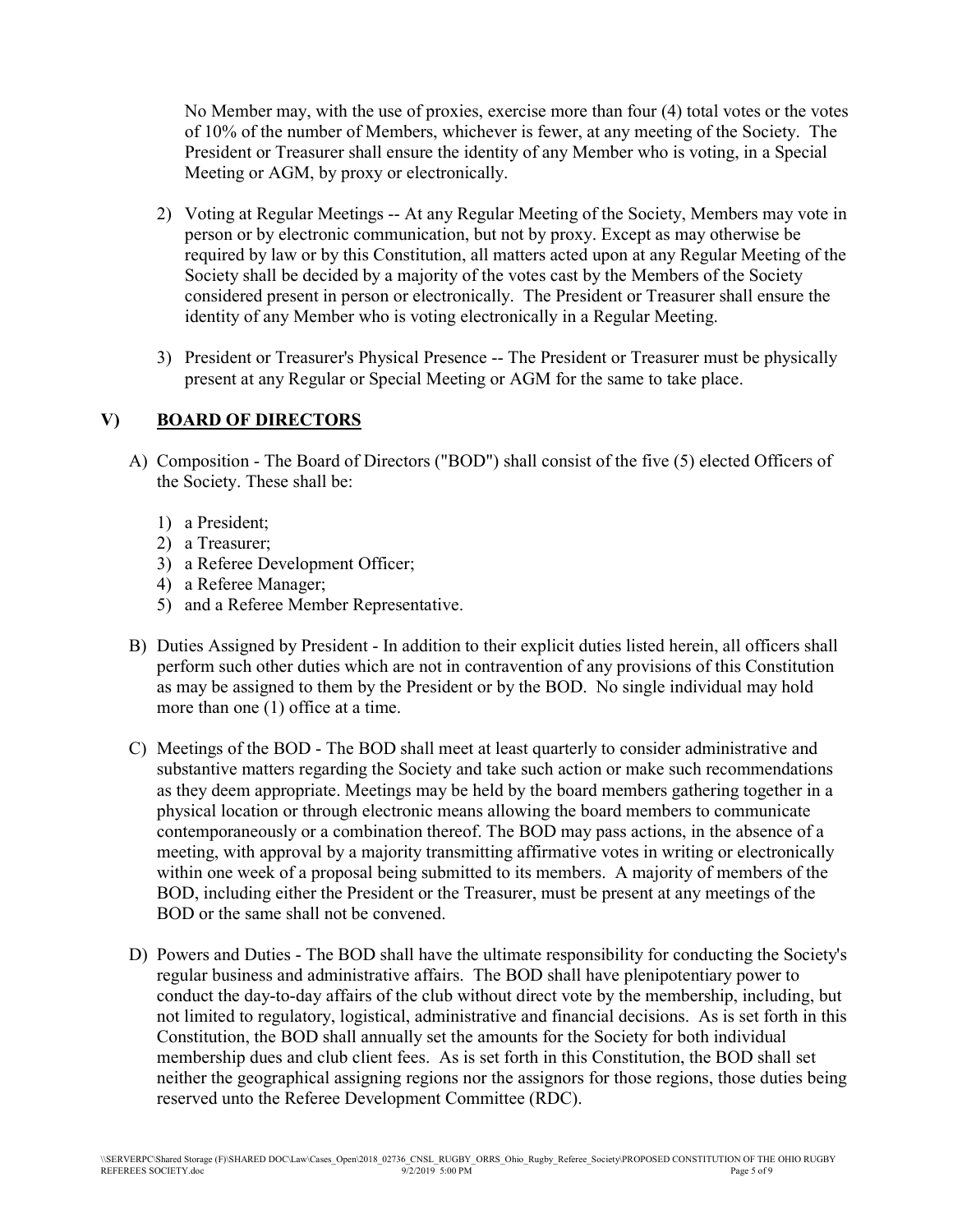Any matters decided by the BOD shall be decided by majority vote of the members of the Board so voting. In the event of a tie vote on a matter to be decided by the BOD, the President, or in the President's absence, the Treasurer, shall cast the tie-breaking vote.

- E) Interpretation of this Constitution The BOD, by equal vote of all of the members of the BOD, shall be responsible for the interpretation of this Constitution.
- F) Limitations At the recommendation of any two members of the BOD, specific matters shall be referred to the whole Society for consideration at the next scheduled Regular Meeting or AGM, provided such a referral is not in contravention of this Constitution. The provisions of notice of this Constitution do not apply when such a referral is made. The BOD must refer to the whole Society any proposal to expend funds not already specifically approved in the budget when such proposed expenditure of funds exceeds One Thousand Dollars (\$1,000-).
- G) Eligibility and Election Members of the BOD shall be elected from amongst the Regular and Honorary Members of the Society. They shall be elected at the AGM of the Society and each shall hold his/her respective office for two (2) years beginning September 1st, following and in accordance with the voting and elections provisions set forth in this Constitution. In the event of a vacancy caused by resignation, removal or death, the BOD may appoint a Member of the Society to serve in the vacated position until the next AGM, or until such time as a Special Meeting is called for the purpose of filling said vacancy, whichever first occurs.

# VI) OFFICERS' DUTIES

- A) Duties of the President The President shall be the chief executive and administrative officer of the Society. He/she shall be responsible for enforcing this Constitution. He/she shall be responsible for the timely and effective discharge of all directions of the BOD or the Society. He/she shall preside at all meetings of the Society. He/she shall discharge his/her responsibilities for the training and promotion of Society referees through the RDC, of which he/she shall be a member. He/she shall oversee the Society's grading of all officials. He/she shall serve as the representative of the Society to all other organizations, including rugby unions and other referee societies. He/she may, at his/her discretion, delegate responsibility for executing any decision of the BOD or the Society to any Member of the Society and he/she may appoint any Member of the Society to serve in any administrative or executive capacity, provided that such appointment is not in contravention of any terms of this Constitution. Duties not designated, in this Constitution, to officers of the Society or to the BOD shall be reserved for the President. The President shall serve as an ex-officio member of all committees. He/she shall be responsible for notifying the membership, according to the dictates of this Constitution, of any meetings.
- B) Duties of the Treasurer The Treasurer shall receive all monies due to the Society, keep accounts, have charge of the funds of the Society, and pay debts and discharge monetary obligations of the Society. He/she shall make an annual statement of the finances of the Society, prepare and deliver all financial reports required by government entities, and present a proposed budget for the year at the AGM. In the President's absence or unavailability, he/she shall fulfill the duties of the President. He/she shall be responsible for receiving and proofing the records and meeting minutes of each meeting of the Society and for subsequent presentation of the same to the membership.
- C) Duties of the Referee Development Officer With the assistance of the Referee Manager, the Referee Development Officer shall keep and maintain the Society's membership list, including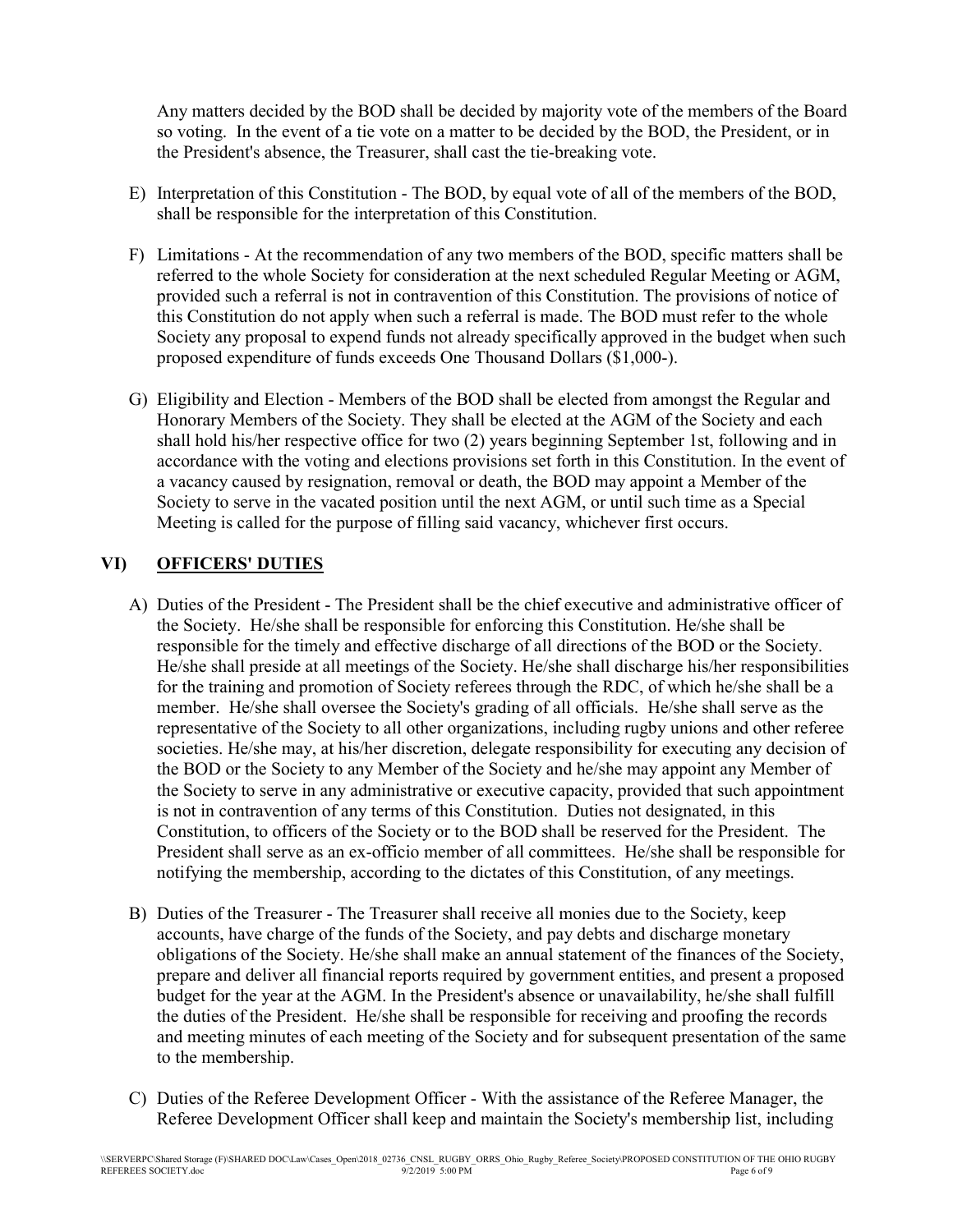updated contact information for each member, referee grading information for each member as well as members' fitness scores, as necessary. He/she shall be the media representative for the Society and shall oversee and be responsible for all aspects of the Society's media presence, including but not limited to print and digital media, including a website for the Society. Along with the Referee Manager, he/she shall be responsible for organizing and conducting at least two (2) referee refresher courses during each fiscal year. The Referee Development Officer shall serve as a member of and be the chair of the RDC. He/she shall be the chief trainer and educator of refereeing technique and philosophy. He/she shall be the final authority on the interpretation of Rugby Law within the Society. He/she shall focus on bringing new officials into the Society and work with local rugby organizations to identify potential officials. He/she shall assist beginning officials with their orientation within the Society and their initial development as match officials.

- D) Duties of the Referee Manager The Referee Manager shall assist the Referee Development Officer in maintaining the Society's list of active, available referees and their respective grades and fitness scores. He/she shall oversee the scheduling of rugby matches for which referee appointments are sought by the Society's clients and then, under the guidance of the President, oversee the appointment of referees to these matches by the Society's assignors. He/she shall be responsible for the timely and efficient communication of this information to local clubs and to Members of the Society. Along with the Referee Development Officer, he/she shall be responsible for organizing and conducting at least two (2) referee refresher courses during each fiscal year.
- E) Duties of the Referee Membership Representative The Referee Membership Representative shall serve on the RDC. He/she shall be responsible for taking, publishing and delivering, to the Treasurer, the minutes of any meetings of the Society, the BOD, the RDC or any other groups in this Society. He/she shall be responsible for hearing and recording any concerns of any Member regarding Society issues and, after due diligence and deliberation, reporting any meritorious concerns to the BOD for consideration and possible action.
- F) Conflict of Interest The Society shall have a written conflict of interest policy. Each officer, upon taking office, shall sign an acknowledgement of understanding and receipt of the Society's conflict of interest policy and the same shall be maintained with the records of the Society.

A potential conflict of interest exists if the private interests of an officer of the Society, as indicated by that officer's disclosure statement or otherwise, might interfere with the public interests which that officer is required to serve in the exercise of that officer's authority and duties as an officer of the Society.

No officer of the Society, during the time period in which he/she is serving as an officer, may engage in, either directly or indirectly, any conflict of interest as between that officer's personal interests and the interests of the Society. Further, each officer shall promptly inform the Society as to the existence of, or even potential existence of, any conflicts of interest, of which that officer is aware. Further, each officer agrees to disclose to any necessary outside parties any facts or circumstances of which the officer is aware which might involve or give rise to a conflict of interest or even a potential conflict of interest.

G) Removal - An officer of the Society may be removed from office at a Special Meeting of the Society called for the purpose of considering such removal by a two-thirds (2/3) majority of the Members of the Society voting. Proxy votes shall not be allowed at a Special Meeting called for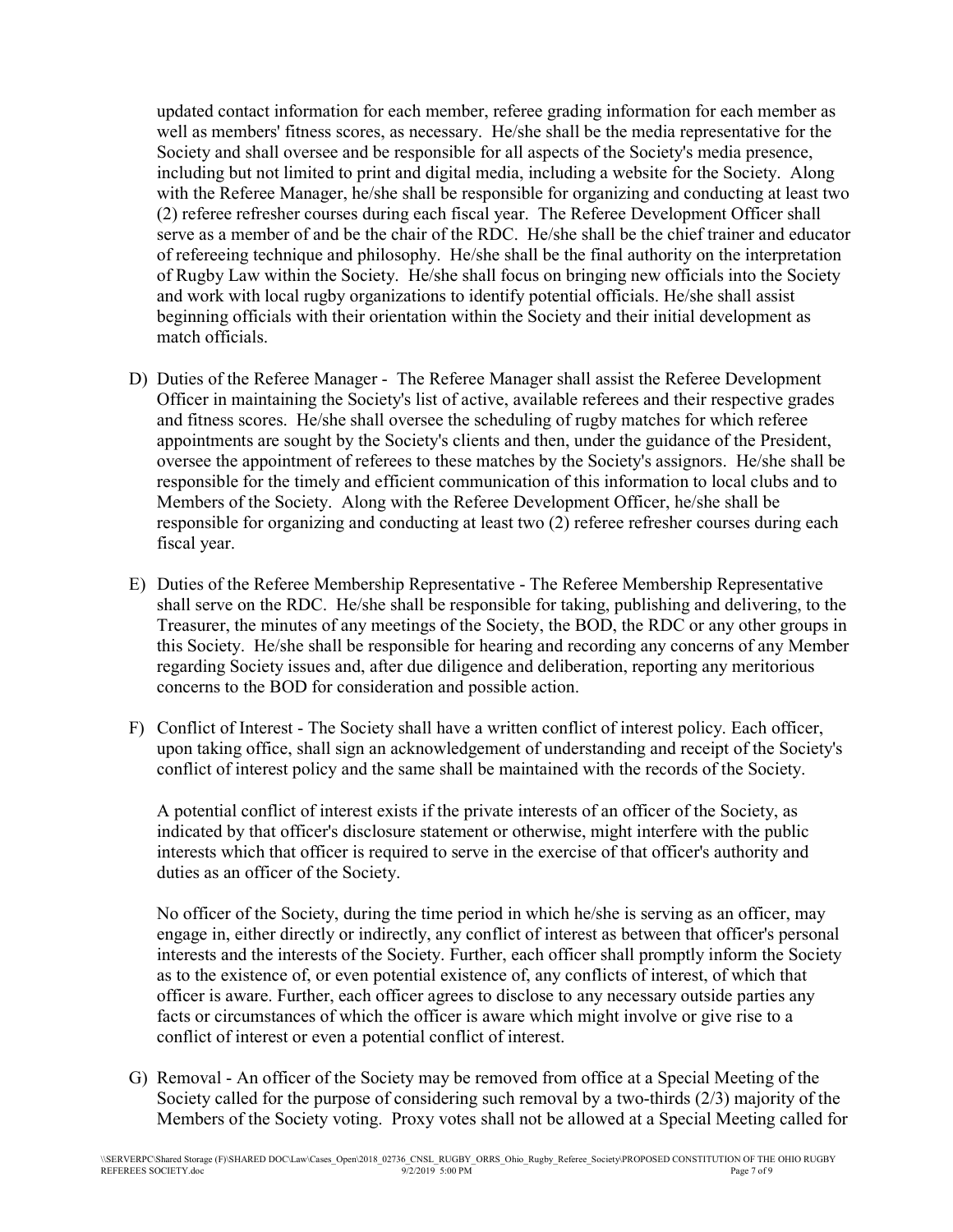the purpose of considering removing an officer of the Society.

- H) Elections Officers including the President, Treasurer, Development Officer, Referee Manager and Referee Member Representative shall be elected by majority vote of the membership at the appropriate AGM and in accordance with this Constitution. Each will serve 2 year terms unless the office is vacated, in which case, the office shall be filled by the Board according to Article V of this Constitution.
	- 1) Election of President, Development Officer and Referee Manager -- President, Development Officer and Referee Manager shall be elected by acclamation or by majority vote of the membership for 2 year terms in accordance with this Constitution at the AGM which takes place in August of an odd numbered calendar year.
	- 2) Election of Treasurer and Referee Member Representative -- Treasurer and Referee Member Representative shall be elected by acclamation or by majority vote of the membership for 2 year terms in accordance with this Constitution at the AGM which takes place in August of an even numbered calendar year.
	- 3) This Section (H)(3) of Article VI is Temporary -- Specifically and solely applicable only to the balance of 2019 and to the calendar year 2020, the following officers shall be elected at the following times: President, Development Officer and Referee Manager shall be elected on or before a date which occurs before September 1, 2019, to serve from that date until the AGM which is to be held in August of 2021.

On that same date which occurs before September 1, 2019, Treasurer and Referee Member Representative shall be elected for a 1 year term and then, in August 2020, these offices shall stand for elections for 2 year terms, each. After the AGM held in August 2020, this Section (H)(3) of Article VI of the Constitution shall be automatically voided and its language removed from the Constitution.

#### VII) REFEREE DEVELOPMENT COMMITTEE

- A) Membership The Referee Development Committee ("RDC") shall be chaired by the Referee Development Officer and its other members shall be the President, the Referee Manager and the Referee Member Representative.
- B) Powers and Duties The RDC shall be responsible for and report to the BOD on strategies and actions to develop and improve the performance of Member referees, referee evaluation, Society exchanges, local society grading, and promotion of active referees.
	- 1) RDC to Support the Referee Development Officer and the Referee Manager -- The RDC shall advise and support the Referee Development Officer and the Referee Manager in the development and presentation of referee training to the Society.
	- 2) RDC to Develop and Publish Uniform Criteria -- The RDC shall develop and publish uniform criteria for the selection and promotion of society referees and designate qualified Members for consideration for advancement to territorial grades.
	- 3) RDC to Determine Local Grading -- The RDC shall determine the local grade for Members, including Members to be accorded a presidential grade, taking them outside of normal